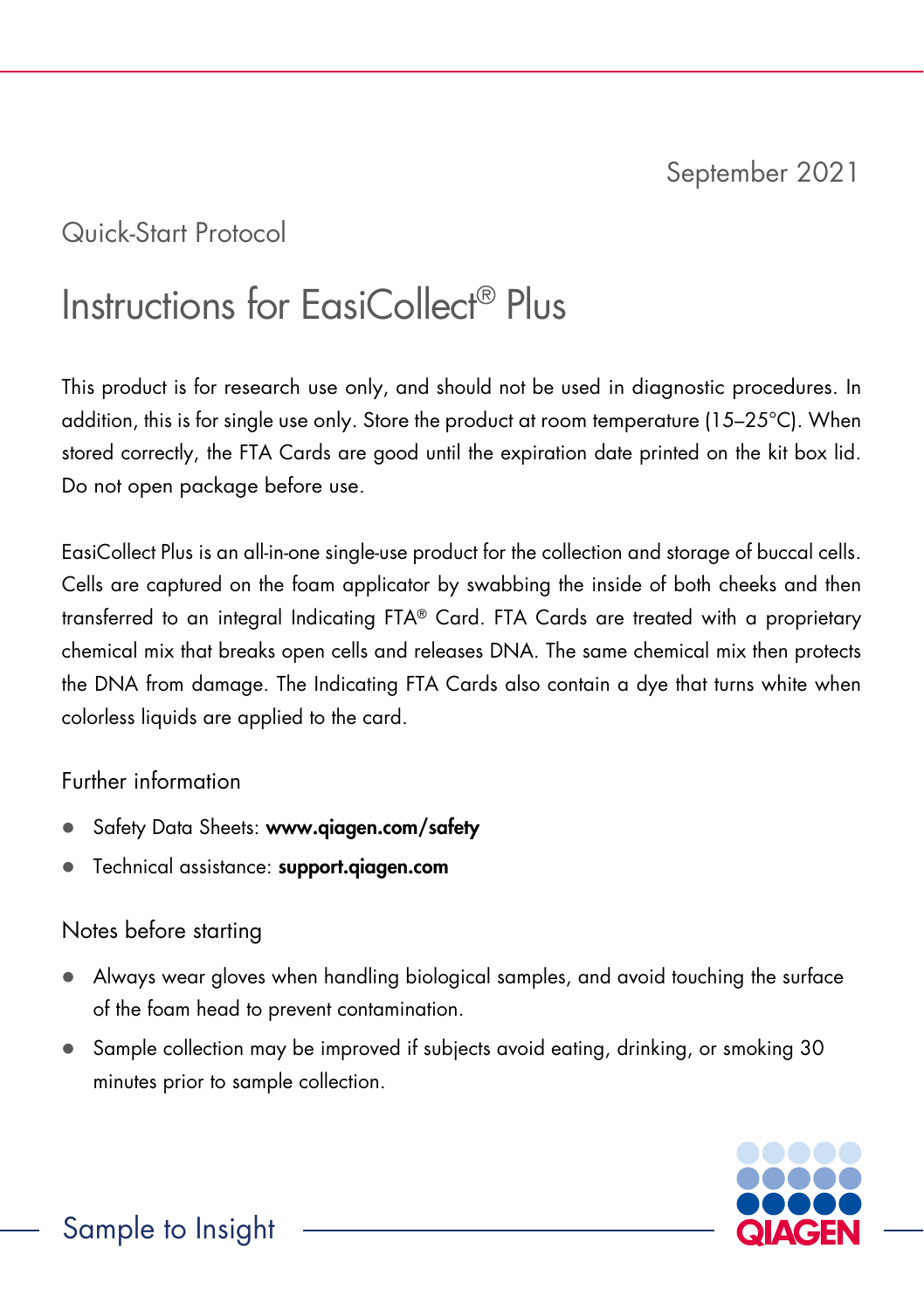## FTA sample collection







- 1. When collecting samples, always wear gloves and avoid touching the surface of the sample area and the foam head to avoid contamination. Slide out the EasiCollect Plus product. Collection can be performed by an authorized person, or it is possible to selfcollect the sample. In this case, explain to the subject the correct swabbing technique according to the "Sample collection procedure" to ensure a successful self-collection.
- 2. Sample collection procedure:

Place the foam head in the mouth, and using moderate pressure, run it along the gum-line and under the tongue. Once wet, rub the foam head inside of each cheek for 15 s. It is extremely important to ensure that the foam head is coated with saliva during this step to enable good sample transfer. Remove the foam head from the mouth.

3. Hold the EasiCollect Plus as shown and slide the cover open.



4. Fold the arm over until the foam head contacts the FTA collection paper.



5. Slide the cover closed until it clicks and the cover edge lines up with the arrow on the body.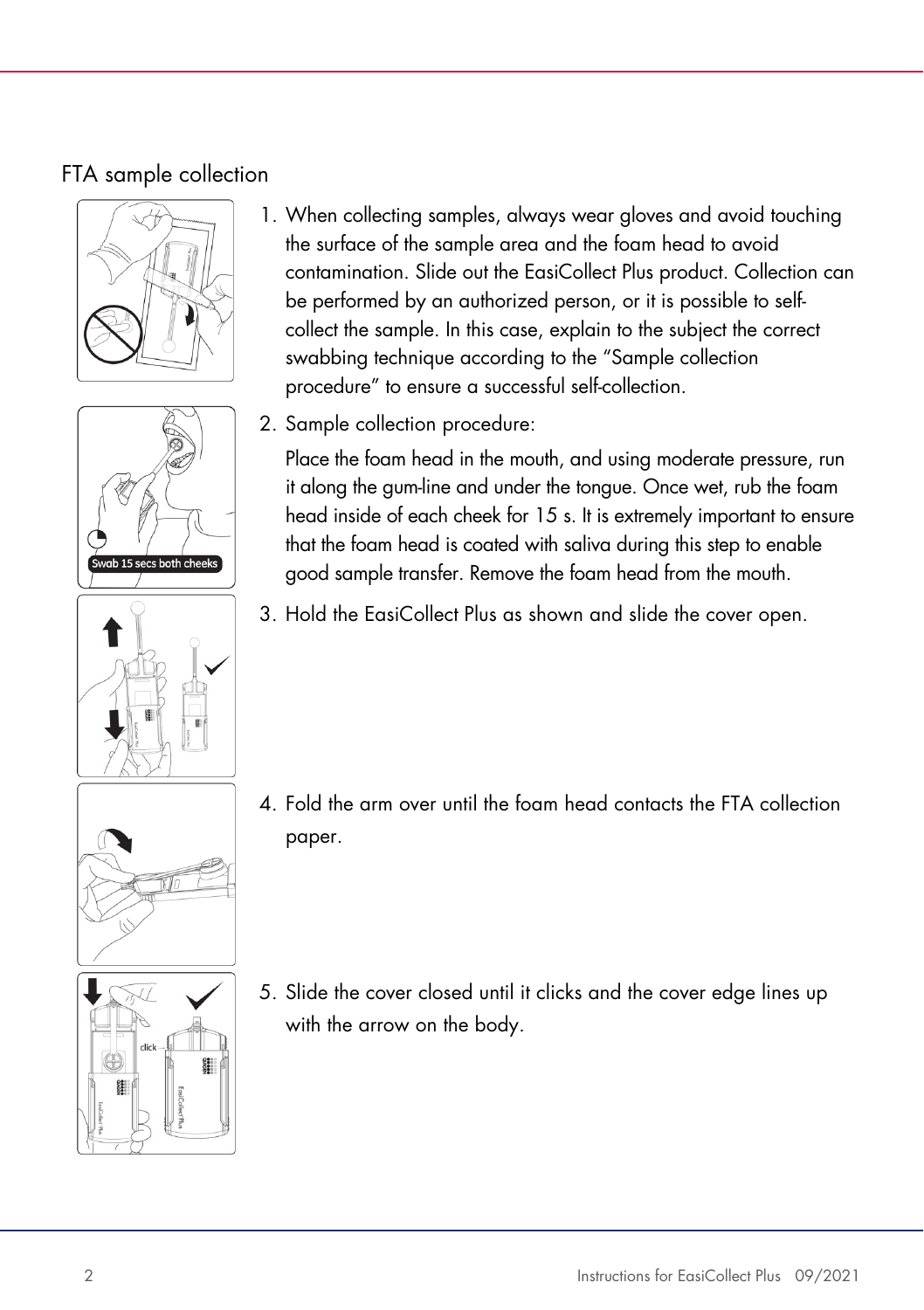

6. Record identification information on the back of the FTA Card Pack. After the indicating FTA card is dry, the sample can be processed immediately or packaged for transport. The EasiCollect Plus can be transported in a multibarrier pouch (WB100037) to a laboratory. Dried sample cards can be stored for long periods of time in a multibarrier pouch with a desiccant packet (WB100003).

## FTA card removal



1. Once dried, the sample card can be removed from the EasiCollect Plus and sent to the laboratory. Wearing gloves, hold the EasiCollect Plus as shown and slide the cover open, releasing the foam head.

On occasion, the swab head may stick to the FTA paper during sample transfer. This does not affect the quality of the DNA sample or the performance of the sample in STR analysis.



2. The sample card can then be removed from the rear of the EasiCollect Plus.

## FTA sample processing

## Sample punching

Remove a 1.2 mm punch from the dried Indicating FTA Card using a manual punch such as the UniCore Puncher (cat. no. WB100074 or WB100028), a semi-automated puncher such as the BSD600 Ascent (cat. no. WB120036), or the fully automated STAR Q Punch AS (EC) system (cat no. 9002651) for high-throughput punching and integrated assay setup.